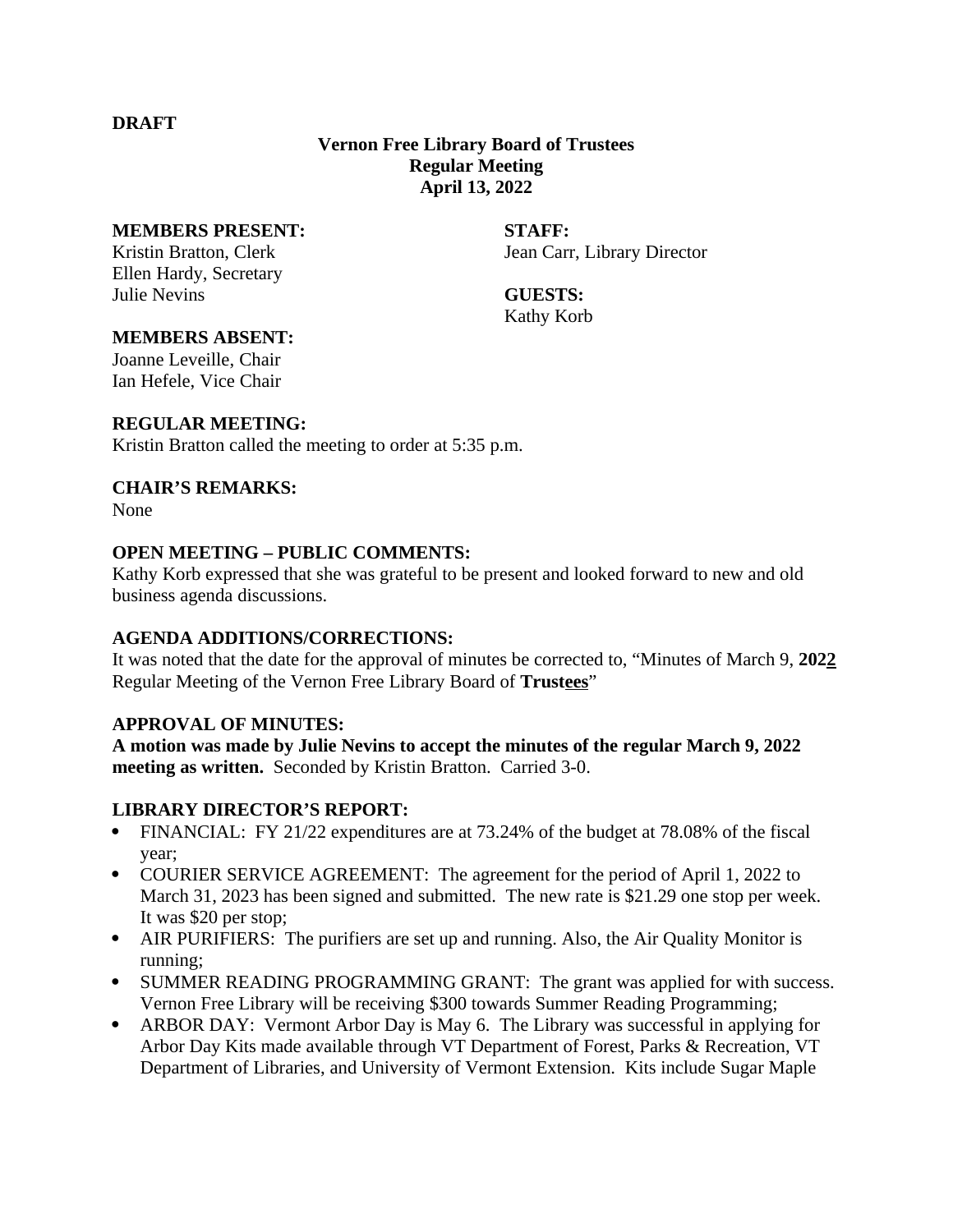Seed Packets, Tree Scavenger Hunt, and Vermont Tree Guide. Jean Carr is planning to make up Arbor Day Celebration Kits for give away to patrons;

• NEW ARPA GRANT OPPORTUNITY THROUGH VTLIB: This grant is much like the last grant but there is an emphasis on developing diversity in the collection. The grant information and the budget worksheet are the same as the last ARPA Grant. VTLIB states they are still working out details. Vernon Free Library will able to apply for \$1,161. The application is not available until April 15. Application deadline is May 11. Monies have to be spent by September 30, 2022.

The trustees and staff reviewed the expenditures to date from the first ARPA grant. Sneeze shields in the public computer area and two air purifiers (with limited filters) have been purchased. There is still \$1,625 available for the purchase of additional poly furniture to be utilized in the outdoors area. Possible uses for the next grant monies could be additional filters for the air purifiers, pop-up tent/canopy (possibly with side panels) for outdoor use and portable folding tables;

 LIBRARY FLYER: A flyer for use at Town Meeting in lieu of a power point presentation was reviewed.

# **NEW BUSINESS**

- The script for Town Meeting was reviewed and edited integrating scripts prepared by the Chair and staff. Assignments of articles for presentation were completed. The completed document was shared with trustees and staff.
- A Plant, Book & Bake Sale was discussed. It was decided that a book and bake sale would be held in conjunction with the town-wide tag sale on May 21, 2022 from 8 a.m. to 12:00 noon. The book sale will start to be set up a few days prior to the sale and will be dismantled by June 3, 2022. Individually wrapped baked items may be delivered to the Library on Thursday, May 19, 2022 or the day of the sale.
- Regarding the mask mandate, Jean Carr explained the Selectboards' position that the mask mandate has been rescinded for the building (basically the lobby area) and that town office personnel can make the choice for their areas.

Jean Carr polled the staff and volunteers regarding masking. Kathy Korb, as a volunteers, indicated that she more comfortable with masking.

## **It was moved by Ellen Hardy to continue requiring patrons, volunteers and staff to wear masks while in the Vernon Free Library.** Seconded by Julie Nevins. Carried 3-0.

## **OLD BUSINESS**

- The review of the Library Director job description was tabled until the June 2022 meeting.
- The review of the Staff job description was tabled until the June 2022 meeting.
- The trustees reviewed the Gift Fund Policy and it was noted that since it is a policy it would need to be signed by all trustees. The document will be amended and will be acted on at the May 11, 2022 meeting.
- Gift fund expenditures regarding the purchase of new blinds for the Library was tabled until the May 11, 2022 meeting.